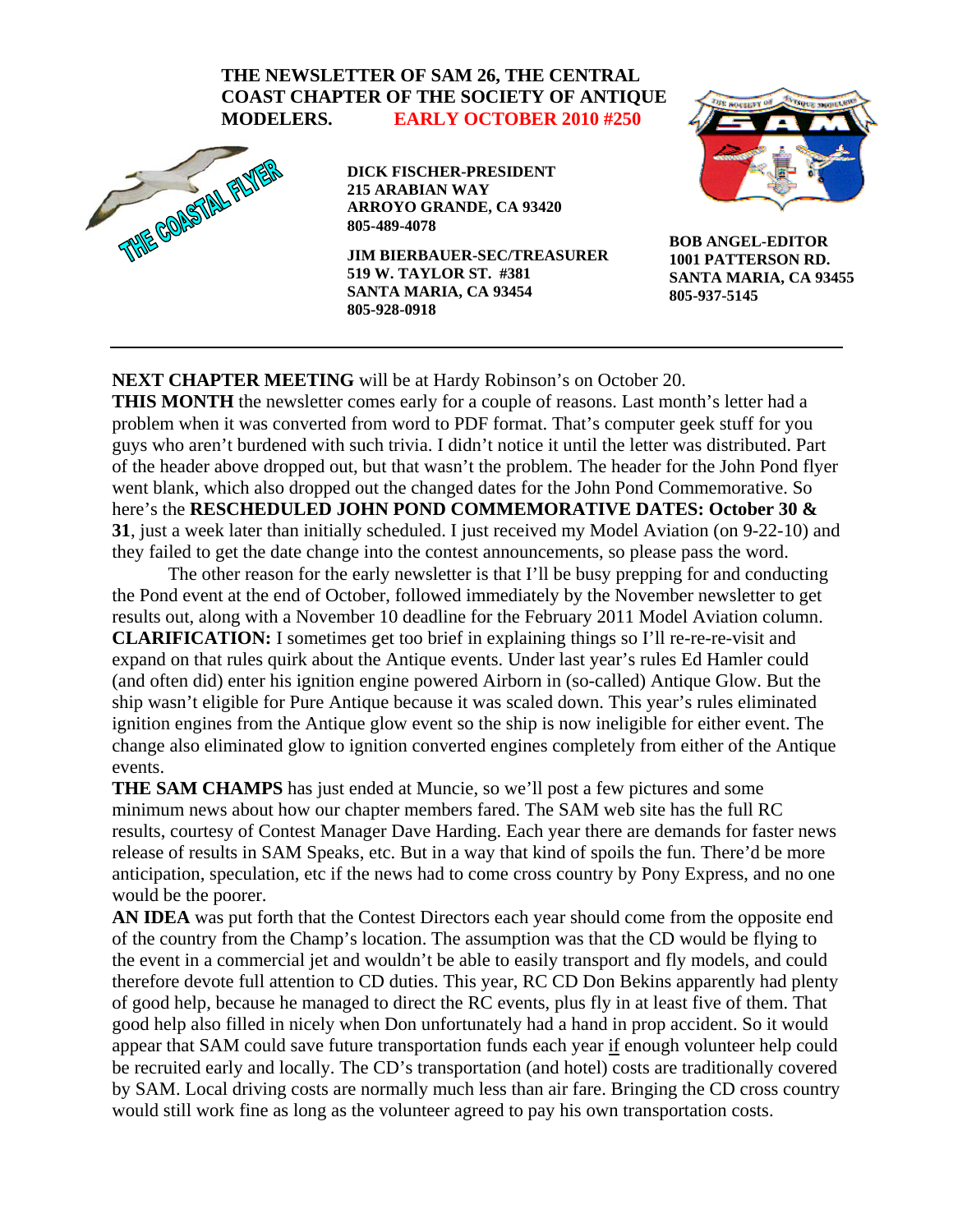**TAFT ACCOMODATIONS** are expected to be a little tight for the Oct. 30/31 John Pond event, even though the Oildorado celebration is over. Early reservations are recommended. The favorite Caprice Motel says they're fully booked for a big wedding party, although they'll put your name on a cancellation list. Meanwhile three of our guys coming from the central coast have booked at the Motel 8 in beautiful downtown Maricopa, which is an easy 6 mile drive to the field. In the past, some have even stayed in Bakersfield, which isn't too far and is an easy open desert drive.

Caprice Motel AAA rates. 222 Kern St., Taft 1-661-765-2161 Topper Motel 101 E. Kern St., Taft 1-661-765-4174 Holland Inn  $6^{th}$  and Warren, Taft 1-661-765-5267

Motel 8, Maricopa (you can't miss it) 1-661-769-8291 Tell 'em you're with the flying group for \$45 single, \$55 double.

And in Buttonwillow, 26 miles North of Taft. I believe all are on the main drag. Super 8 Motel 1-661-764-5117 First Value Motel 1-661-764-5207 Motel 6 1-661-764-5153 Good Night Inn 1-661-764-5121

Paiks Ranch house restaurant (banquet site) is next to the Caprice Motel at 200 Kern St., Taft.



**ALL IT TAKES IS IMAGINATION.** Our Alaskan representative, Van Wilson sends this ultimate model transporter built by Fred Keller, with his wife Judy as passenger. Van sent it with a straight face, so I believe it's real and not a photo shop job. Radio Flyer is an appropriate name since Fred is himself an RC pilot.

**YOU DON'T NEED A PARACHUTE** to go sky diving! However, a parachute is strongly recommended if you intend to do it more than once.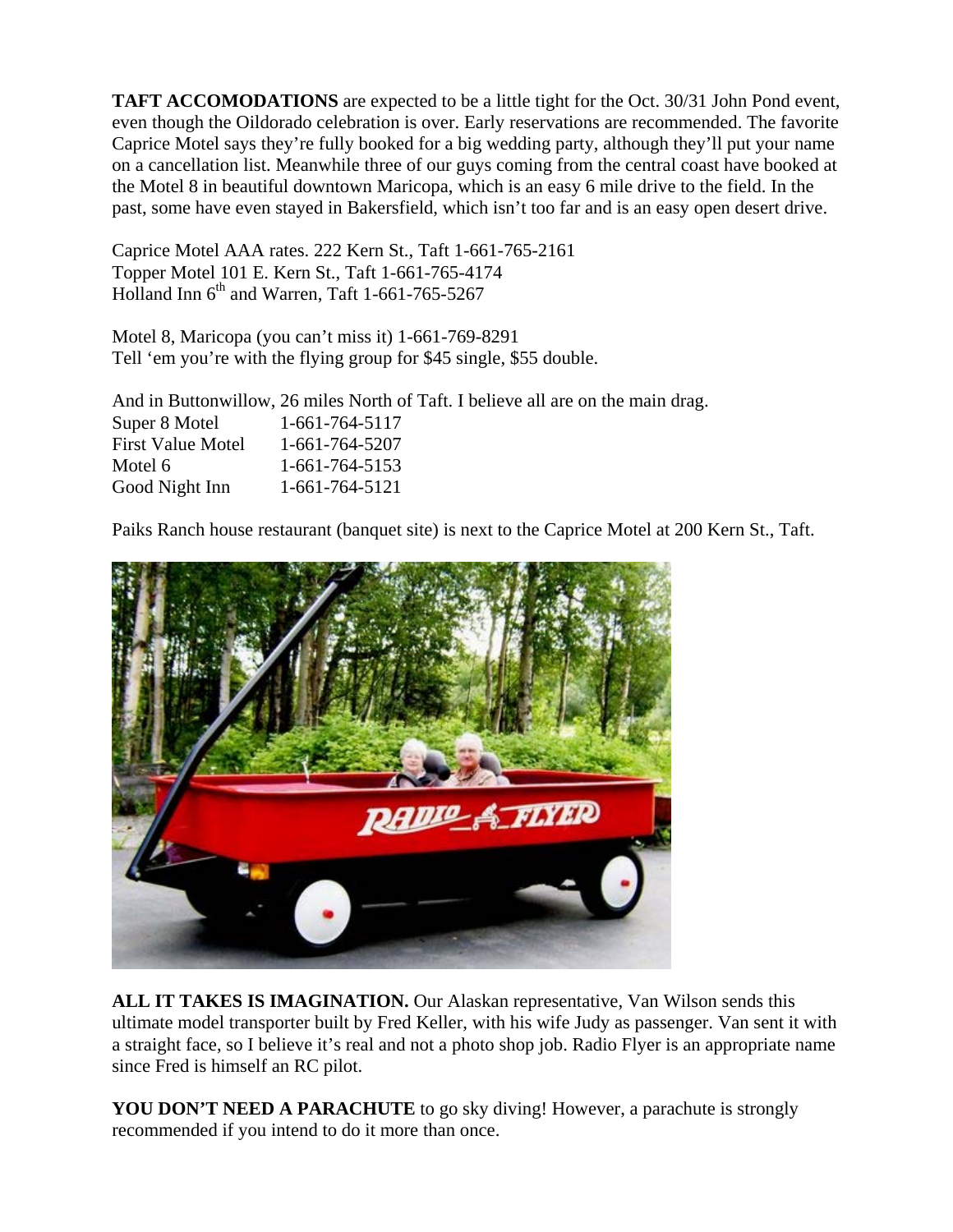

These 'Champ's photos came from Tom Ryan's "thebuildingboard.com" website. Unfortunately, flier and ship names weren't there, but I'll try to fake it wherever I can. Above left, that could be Eut Tileston watching an engine start. At Right we have SAM 26 member Jim Hainen whose specialty is Kloud Kings and Brown Jr's. Results show Jim Winning one Brown event and a second place in the other.



Two of the five days were windy as can be seen by the flag at the free flight site. The poor free FF guys get hit hardest with wind. And it looks like George Shacklett's Electric Valkyrie.



For those who've never been to Muncie, here are early morning aerial views of the RC site at left and the FF site at the right. That's the RC site again at the top of the FF site photo. As I recall, you are looking sort of North in both cases. These were taken from Eut Tileston's little electric powered RC photo plane.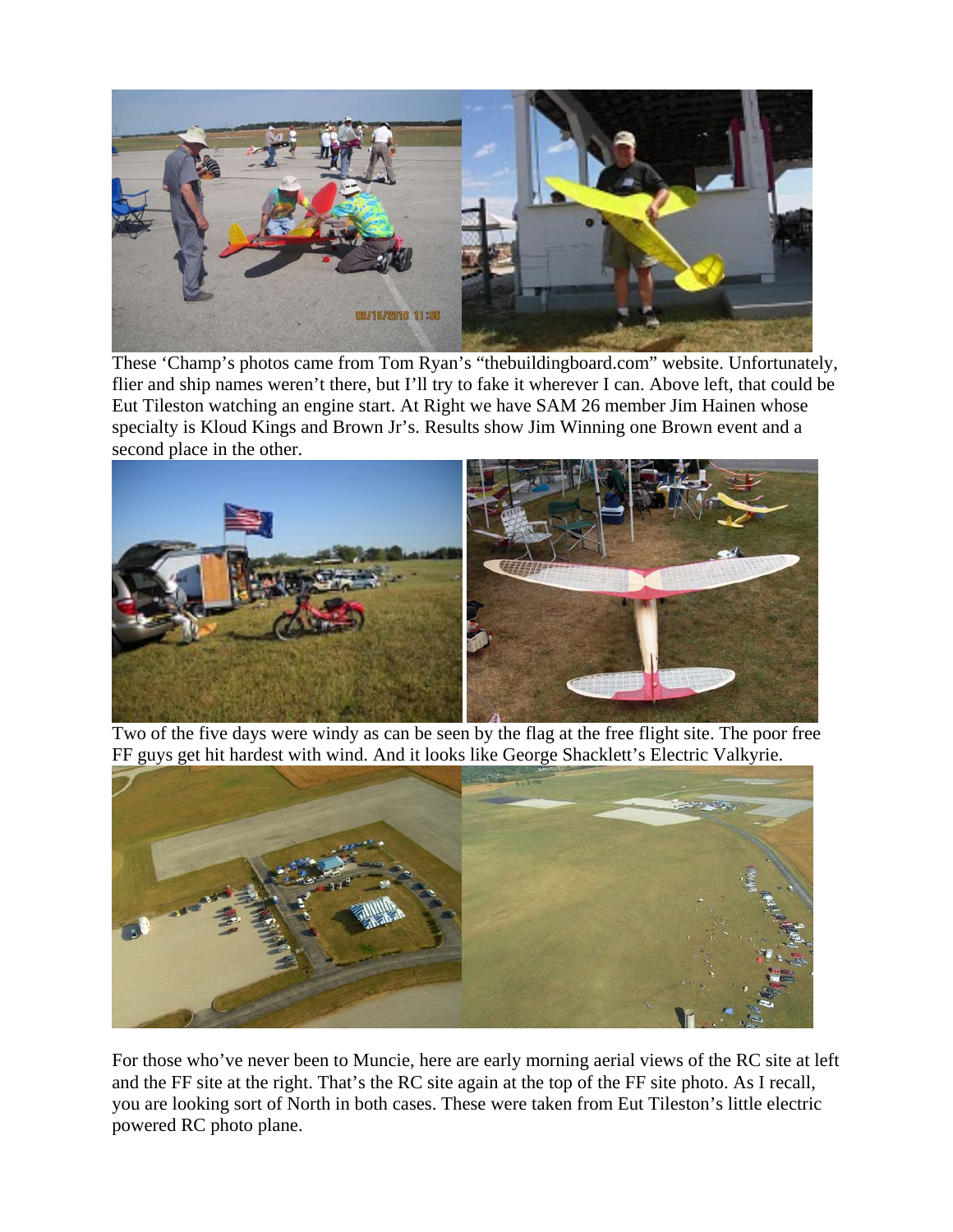**RC RESULTS BRIEF:** Contest Manager Dave Harding has posted complete RC results to the internet, but FF results will come later. We won't spoil the fun by trying to post them here as they're too voluminous and will appear in SAM Speaks.

I counted 10 fliers from SAM 26 in the results, and they posted 23 top five (trophy) finishes. Tom Boice alone had 9 top five and probably ran up a pretty good score toward an overall championship. Tom had an easy time in winning the B ignition event as the sole entrant. That was probably one of the high wind days. Most of our guys fly RC so I don't expect to se a lot of participation when the FF results emerge.

Once again 1/2A Texaco had the best participation with 25 fliers in the event. It's strange that despite the event's obvious success that someone always wants to tinker with the rules. Accurately recording everything at a large event is a problem, and you can usually peruse results and find some apparent discrepancies. For example, Ohlsson sideport was won in a 7 way fly-off among those with perfect scores. But the winner's result details don't add up to a perfect score. Usually it's just that a time card got turned in late, or something similar. I think there've been similar small kinks in published results of every 'Champs, so it doesn't pay to worry the details too much on Monday morning.

**FROM SAM TALK** comes this nugget submitted, I believe, from down under, by Ian **McQueen** 

Here's a note for anyone who has **to replace ball bearings** in an engine. It is often / usually necessary to heat the housing (crankcase or whatever) to remove or install a bearing. In an article that was posted recently, the writer said to heat the casting with a torch, and to a very high temperature. To the contrary, I have found that an ordinary electric heat gun heated up the housing of my engine (O.S. 45FSR) adequately that I could install the bearings. As for fitting the main bearing onto the crankshaft, I put the crankshaft into the freezer for a few hours and it then slid into the bearing without difficulty. I then froze crankshaft and bearing together, then heated the housing and the bearing slipped nicely into place. Ian

**GASKET MAKING 101:** From Model Airplane News, Feb. 2001. Making hightemperature gaskets using RTV.

Here is what you need:

Wax paper, Coffee filter paper, Permatex Hi-Temp Silicon, plastic squeegee, roller (wooden dowel), and piece of plate glass.

Here is what you do.

Place wax paper on the glass. Squeegee thin film of RTV on both sides of coffee filter and place on wax paper. Cover with another piece of wax paper and use the roller to roll it smooth (this forces the RTV into the filter). After it cures remove the wax paper and cut to shape. For thicker gasket use two layers of coffee filter. Safe to use on gas or glow engines for crankcase backplates, mufflers and carburetors. These gaskets are supposed to last a long time and be very strong.

**THE 1/2A POSTAL** contest window is now open until October 17. Do we even have enough ships to field a team this year? If so, we'll organize hastily by telephone.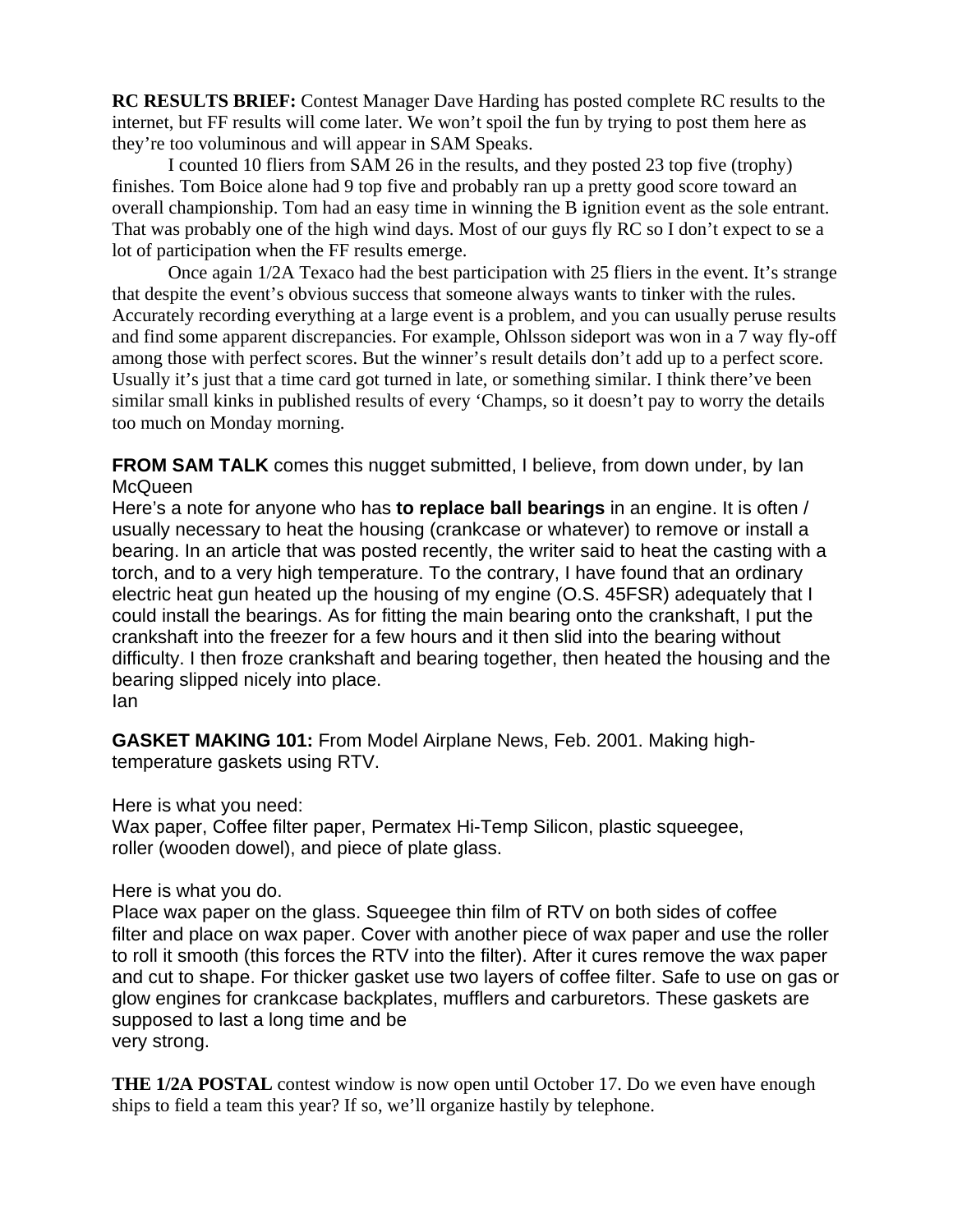

Here's Ned Nevels, the SAMTalk webmaster. I'm not sure of the ship, but it's probably the Airfoiler he flew in 1/2A Texaco. At right, Tandy Walker's carefully constructed Sailplane is being prepared for its qualifying flight to solidy its concours event win.



It happens sometimes! This couple seems well able to suck it up and carry on. At right Larry Latowski demonstrates how to become famous (or infamous) with your name on the plane.



Here's the RC processing Kiosk. New SAM President Ed Hamler, second from left helps out CD Don Bekins,  $4<sup>th</sup>$  from left, who keeps a watchful eye. I can't ID the owner of the nice looking Miss America at right.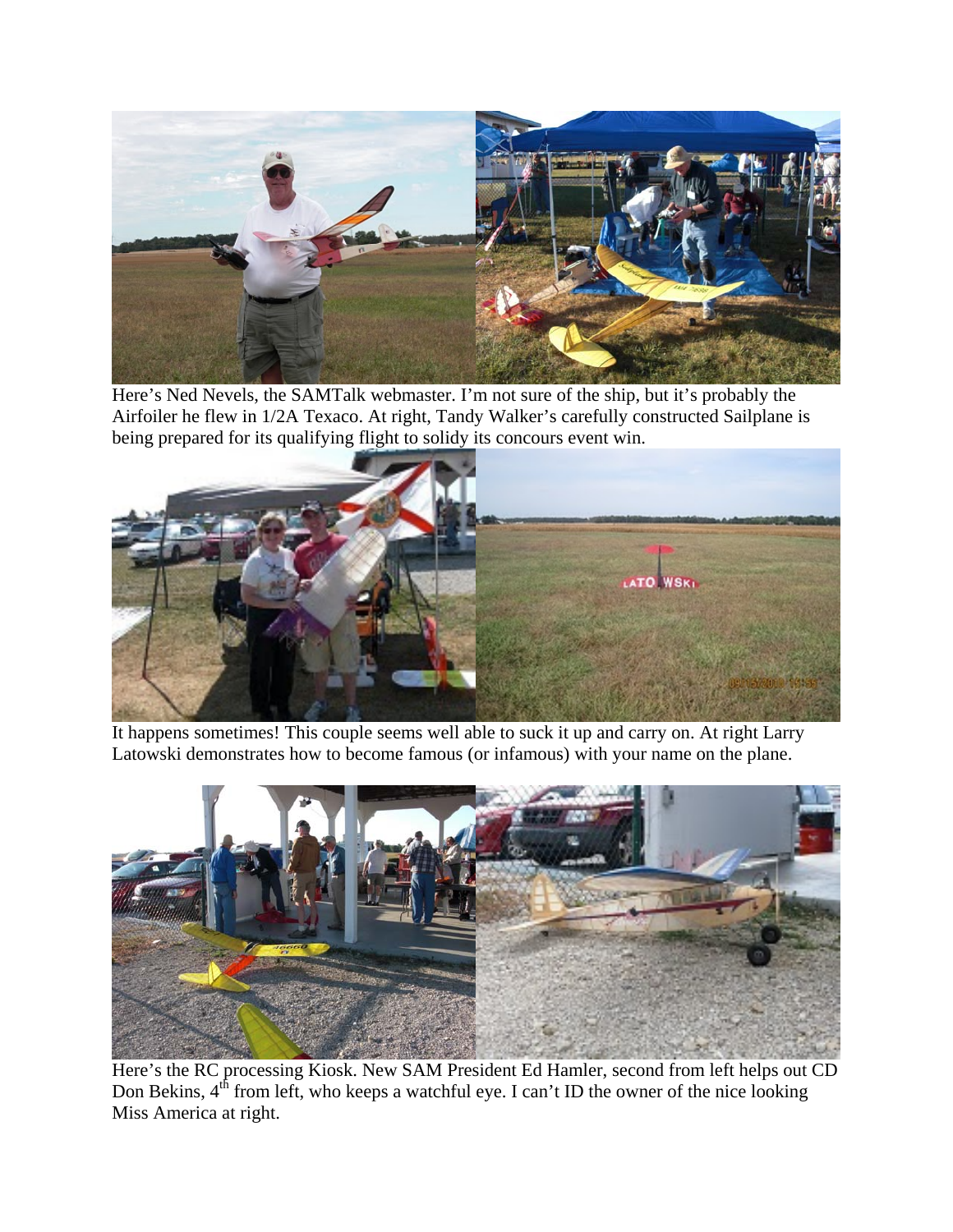**MY #2 ANDERSON SPITFIRE** engine wasn't performing to expectations compared to #1. Since neither had serial numbers, and looked like twins, I'd long ago stamped them #1 and #2 on the sides of the right lugs. But #2 was turning 2,000 RPM less than my good running #1 using the same prop and fuel. I'd never had the time, inclination, or reason to take #2 apart, but it soon became apparent that if it was to become a runner, something inside needed correction.

 What I found was weird! Dick Fisher had opined that maybe the piston was in backwards, just as Steve Remington had found on his O&R 23 after it was overhauled by a professional. Well Dick was close. The cylinder liner was in backwards, which is worse yet! I'm surprised it ran as well as it did.

 A backwards piston with the baffle toward the exhaust side will usually allow starting and running with some reduced performance. But a backwards liner produces a couple of problems. The Anderson was now restricted to just 4 exhaust windows instead of 6 to release the spent gases. And the bypass side now had 6 windows, but two were masked off and useless. The missing two exhaust windows couldn't easily be seen by peeking into the opening, as they're located pretty much around the corner and out of sight. Come to think of it, they also couldn't be seen because they were missing.

 But the bigger problem with a reversed liner is that the port timing is messed up and the so-called *blow down* timing is backwards. Normally the exhaust port sits slightly higher than the bypass port in a two stroke. That allows the high pressure exhaust gasses to start escaping before the bypass opens to let the fresh charge in. With the ports reversed, the exhaust gases first start to blow down into the bypass and fight with the incoming fuel charge before the exhaust port opens later.

 It seemed an unlikely problem, but if I'd have had any clue about it, I could have looked into the exhaust and noticed the top of the liner's exhaust port sat too low in the case. Also if the engine is assembled normally, you can move the piston all the way down and look across the baffle and see the top edge of the bypass port. Not so with the liner reversed.

 So how did the liner get reversed? I'm not guilty as I'd never had it apart. The previous owner didn't do it either. He probably just sold it to me at a collecto because it didn't run well. It was a factory flaw! How so? The liner is keyed into the cylinder and only goes in one way. The cylinder is cast with a small flat on the exhaust side that projects into the circle where the flange of the liner seats. That flange on the upper edge of the liner has a matching flat ground on one side, so the liner will only seat in the case one way. But in this case, the flat on the flange was ground on the wrong side. An assembler would probably have never noticed the reversed ports and just put it together the only way it would fit. Below is the cylinder with the liner removed.



**THE FIX** was to pull the liner, grind another flat on the opposite side and reassemble. But removing the liner on a tightly fit and well used Anderson is not a simple chore. The only advice I've ever read about this operation tells you to remove the head and stick a glow plug gasket between the piston top and the top edge of the sleeve on the exhaust side and crank the piston up to break the sleeve loose. This can not only damage something, but it usually doesn't work on a tightly fit, gunked up, and well used engine.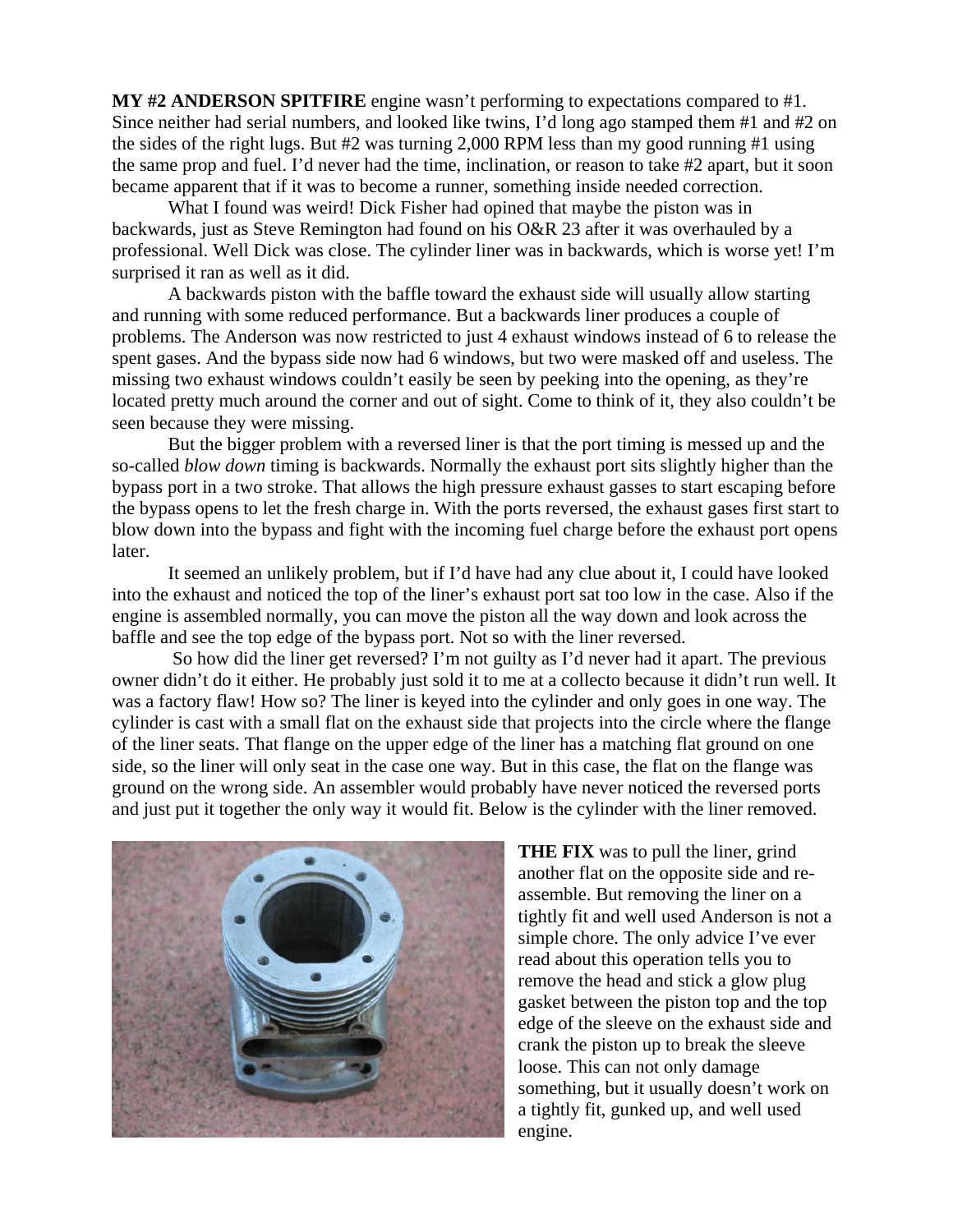On McCoy engines, I've used long bolts, a closely fitted washer on the bottom of the sleeve, and a pipe or tube slightly larger than the sleeve sitting atop the case. Another big washer goes on top of the tube plus an added nut and you can tighten the nut and draw the liner right up and out.

 But the Anderson's sleeve has a severe inside taper on the bottom edge. It's intended to allow easy installation of a ringed piston. The skirt edge is so sharp that even a closely fitted washer might damage it. So I resorted to making an inertia puller, similar to what I've used to remove stuck rear bearings from engine front plates. This is just a hardwood board with holes to allow the liner to drop out of the case from its own inertia when the assembly is slapped down on flat concrete. You can secure the work piece to the board with duct tape, or in this case I put a couple of screws in place and used tight rubber bands. I warmed the case with a heat gun and simply slammed the hardwood down against a sidewalk using a pivoting motion from the rear of the board. The liner came out progressively with about three sharp slaps.



Here's the inertia puller: The hardwood board is about 2 feet long. Forstner bits were used to drill the two concentric flat bottomed holes. At the right we have the cylinder in place before it's strapped down with rubber bands.

Lapped piston Andersons don't have or need that sharp edge on the bottom of the sleeve. Those sleeves would be easy to remove using a bushing driver set. A bushing driver can't work with engines such as McCoys of course, where the cylinder isn't open at the bottom.

I've seen one Anderson sleeve with flats ground on both sides of the flange, so you could assemble the sleeve backwards any time you'd like. Maybe the matching cylinder castings also have two flats, although I can see no reason, as the liner isn't going to rotate once it's installed. Another possibility is that the factory ran off a batch of liners with the flat on the wrong side, and salvaged them just as I did by grinding a second flat on the correct side.

**RE-ASSEMBLY** was routine, except the piston and rings were now reversed in the liner and they needed some break-in before any compression could be felt. The first run restored reasonable compression, but there's still some work to be done to get performance up to par. That leads to another subject:

**ANDERSON SPARK TIMING** could use some improvement. The timer is well built with very firm detents for advancing the spark. But when I measured things with a degree wheel, I found that each of the 6 detents were 15º apart. That's way too coarse to get a fine adjustment on spark advance. I suspect my #1 engine runs strong because the detent I've been running it in just happens to fall in about the right advance range. The #2 engine just may be out of sync on all of the notches and in the worst case couldn't be set closer than  $+$  or  $-7.5^{\circ}$  from optimum.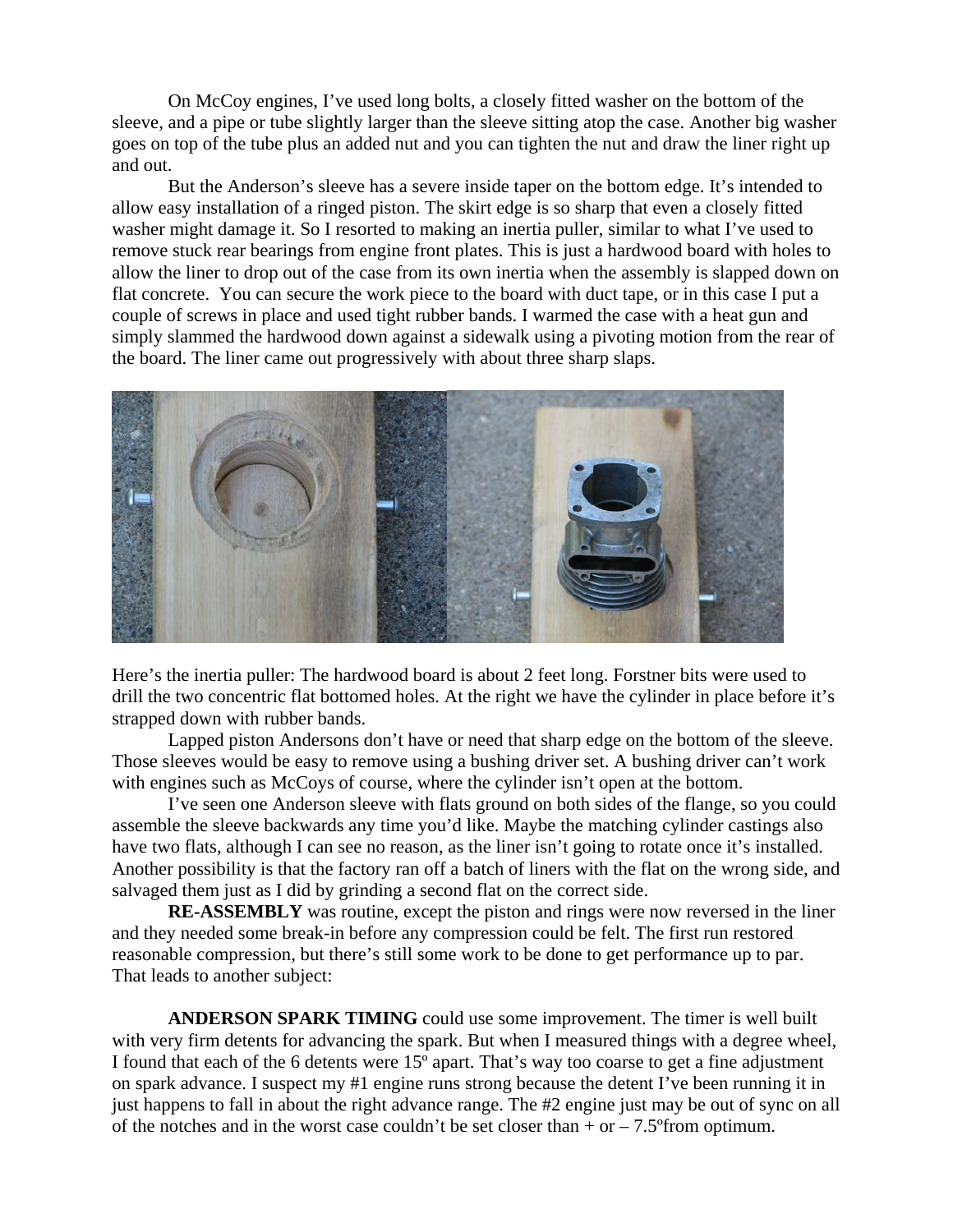**THE SPARK ADVANCE FIX:** I checked my #1 Anderson with a degree wheel and found that it had been running strong at 39º advance on the full advance notch. I'd started the #2 engine on that same top step and found that it ran hot and erratic, so I backed it off. A later measurement with the degree wheel showed that top step to be 50º advanced, which is way too much. But the next notch back was only 35º which is probably too conservative.

To tune the #2 Anderson's advance for best running I'll probably just remove the plunger and spring that engages the detent notches, and not use them. These engines are safe for starter use anyway, so I Can just find the best setting and lock the timer in place with the pinch screw, just as we do with the McCoy 60's. In fact this might be a good idea for any Anderson to maximize performance. This whole adventure with the #2 Anderson was very interesting, but (whimper), why do those odd things have to happen to me? Bob Angel.

**CHAMPION GLOW PLUGS** were mentioned in SAM Talk recently as being pricey and possibly unreliable due to their age. Pricey, yes, but then modern plugs are also pricey, at about 9 bucks a pop for OS plugs. But those old Champions can't be beat for some applications. Most modern glow plug makers skimp on the exotic metal plating (platinum, iridium, rhodium, or whatever) of the element wire to maximize profits. The plugs then end up on the cold side due to a shortage of that vital catalyst metal that helps ignite the methanol. This seems strange because they can plate that element wire so thin that there's probably less than a quarters' worth of exotic metal in that 9 dollar plug.

You can verify that a plug is cold by running it at a moderate speed while applying and removing battery heat. Most of the time you'll hear the engine speed up with heat applied, meaning the plug is cold. At top speed, you may not need as hot a plug, but a modern throttled engine needs the heat at low speeds to prevent flameout.

Most four stroke engines tend to run cold, which is why they sell special hot plugs at a slight premium price. But even those plugs often aren't warm enough. This is where old Champions come in. I've found in every case that Champion glow plugs will run a four stroke as well as, and usually better than the modern four stroke plugs. During glow plug development, Champion and others were experimenting with both plugs and fuels, and were probably applying more plating to the plug element wire. I don't recall ever burning one out.

**DEAN PAPPAS** has an excellent article in the October Model Aviation, covering glow engine adjustment. There's some coverage of glow plugs. I have a different opinion about one small item covered. I've read this article and others which state that glow plugs get coated with a gray something or other and become useless. Yet I've only had one plug get hopelessly coated under one specific condition, so that it failed to work properly. Most of the time when a little gray or dark coating gets on a plug element, let's say from a slow rich run, it's easily salvaged. Just follow up with a hot fast run for a few seconds and the coating usually burns off just as a self cleaning oven cleans itself.

The one time I had a plug get hopelessly fouled was during an oddball experiment. I've since forgotten what I was trying to prove. A drop of Armor-All protectant in a gallon of glow fuel is often used to stop fuel foaming. It works. For some reason I loaded up a thankful of fuel with a large amount of Armor-All additive in a Cox 1/2A Texaco engine and fired it up. I watched the tachometer progressively pick up about two thousand RPM in a minute or less. But that was followed immediately by a progressive RPM drop and finally flameout. After that I could only make the engine run on un-doctored fuel using battery heat on the plug.

Large amounts of Armor-All, used over time, will produce a glass like coating on a glow plug and in the combustion chamber. Cox plugs are in the hot range. I suspect the engine speeded up initially because the plug was cooling into a more favorable heat range for that engine under that load. Then it kept cooling to the point where the fire wouldn't stay lit as the catalyst on the element got covered over.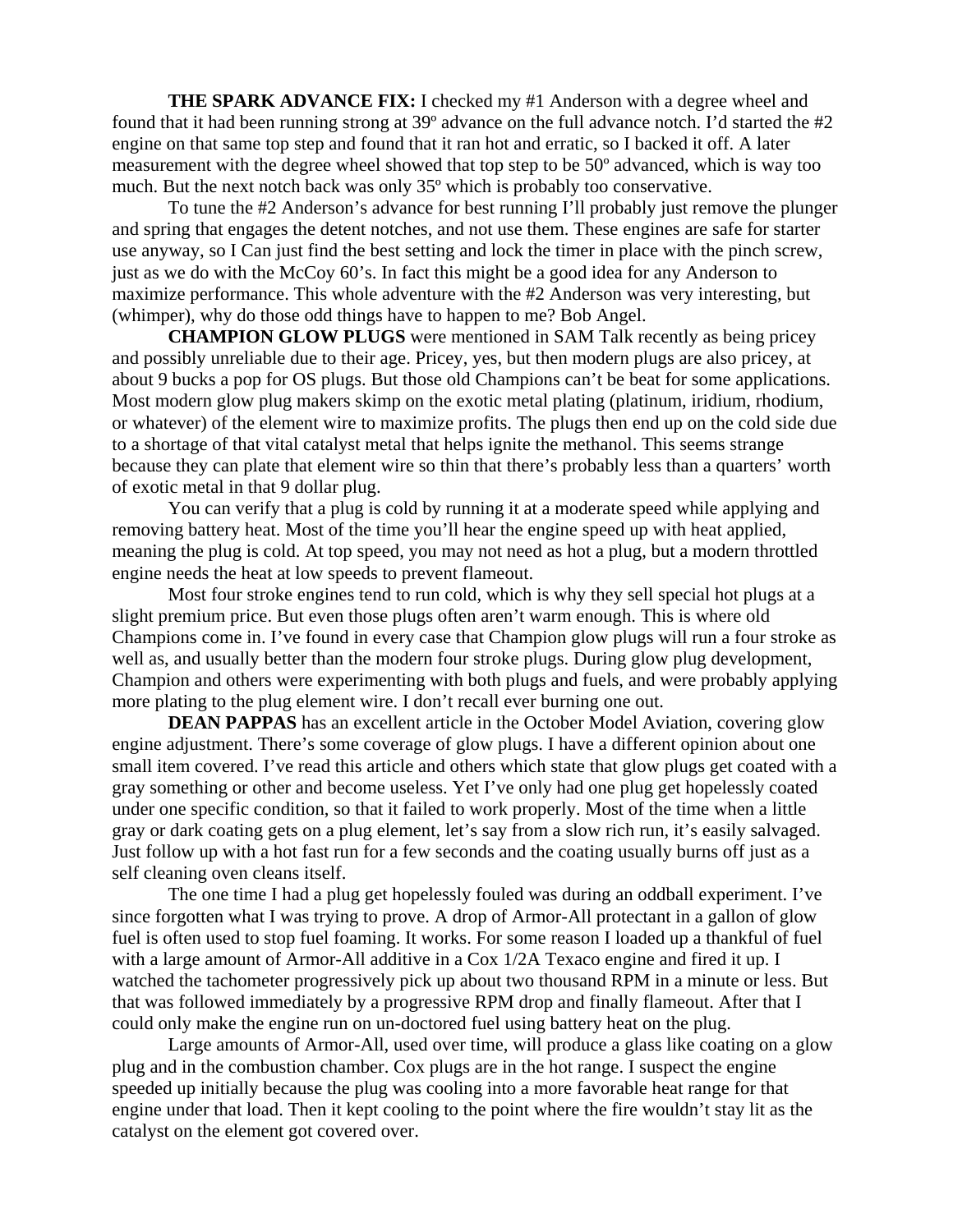

That big box above is necessary for SAM 27's Rich Minnik to transport his giant Rocketeer, shown at the right as it's being readied for its initial flight. The flight was successful.



Let's hope that 9-1/2' Custom Cavalier wing Jim Bierbauer is holding doesn't need a similar custom box for transport. Jim and Dick Fischer are cooperating on the project, and give us regular progress reports.

**THE JIMMY ALLEN POSTAL** was flown by the locals of SAM 26 at Taft on Saturday September 18. There were potentially 5 fliers and ships, but due to other commitments it narrowed down to just three. That was Hardy Robinson, Jim Elliott and Jim Bierbauer. We'll save the numbers report until the results from all chapters are in, but Bierbauer reports that despite one less flier and not much thermal activity they still posted an aggregate score about 75 seconds better than last year.

 Jay Higgs and Steve Hulse also happened to show up from Bakersfield to fly regular OT RC ships. And while there they also gave the Jimmy Allen guys a helping hand, and may just have gotten hooked for next year's event. That day was the start of the heat wave that constitutes our official week of "summer". But Jim said the temperature wasn't too bad, even when they left about 1:30.

**TAFT IS UNDER SEIGE AGAIN!** The guys reported new for sale signs all along the roadway from town to the field and including the field area. I phoned Wes Funk who lives in Taft, and he said he couldn't shed any light on it. He also said there had been some confusion over ownership for some time. Chevron has been there for maybe 100 years and they supposedly sold it a few years back. Wes had checked county records some time ago, which showed the Taft Cemetery District as owner. The last time he called anyone, he said they suggested that users should probably be paying rent on the field, so he decided to stop calling.